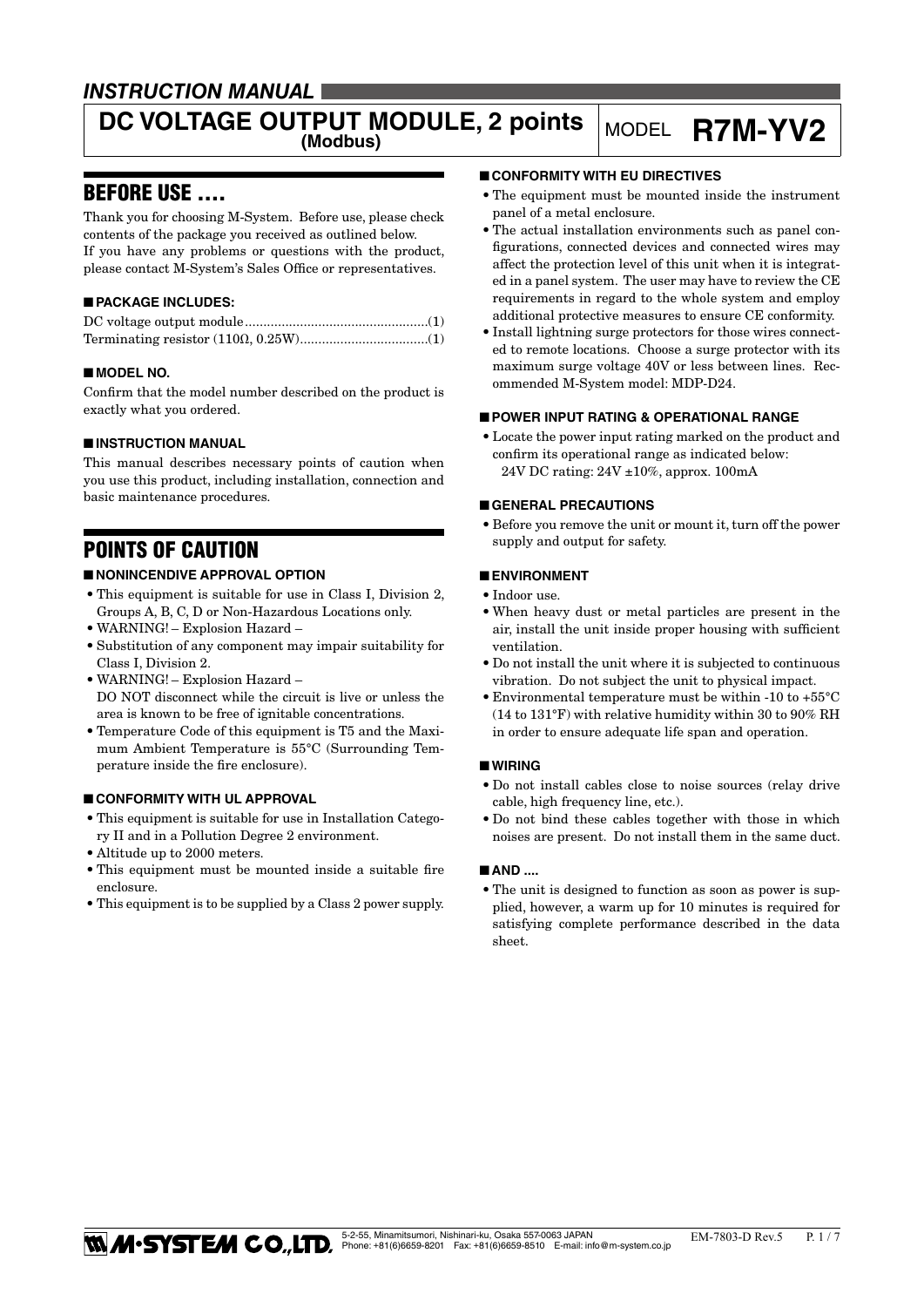# COMPONENT IDENTIFICATION



- (A) Status Indicator LED
- (B) Station Address Setting Rotary SW
- (C) Baud Rate Setting Rotary SW
- (D) Operating Mode Setting DIP SW (SW1)
- (E) PC Configurator Jack<br>(F) CC-Link, Power Supp
- CC-Link, Power Supply Terminals
- (G) Output Terminals

#### ■ **STATUS INDICATOR LED**

| ID         |     | <b>COLOR FUNCTION</b>                                                              |  |
|------------|-----|------------------------------------------------------------------------------------|--|
| <b>PWR</b> | Red | Turns on when the internal 5V is supplied<br>normally.                             |  |
| <b>RUN</b> | Red | Turns on when the data is received nor-<br>mally.                                  |  |
| <b>ERR</b> | Red | Turns on when the received data is abnor-<br>mal. Blinks when setting is abnormal. |  |
| SD         | Red | Turns on when the module is transmitting.                                          |  |
| RD.        | Red | Turns on when the module is receiving.                                             |  |

#### ■ **NODE ADDRESS**

Node Address is selected between 1 and 99 in decimal. The left switch determines the tenth place digit, while the right switch does the ones place digit of the address.



#### ■ **BAUD RATE**

Baud Rate is selected with the rotary switch.



#### ■ **EXTENSION MODULE**

Combinations with all extension modules are selectable.

### ■ **OPERATING MODE**

- (\*) Factory setting
- **Extension (SW1-1, 1-2)**

| $SW1-1$ |     | SW1-2 EXTENSION                 |
|---------|-----|---------------------------------|
| OFF     | OFF | $\sqrt{N}$ No extension $(*)$   |
| ON      | OFF | Discrete input, 8 or 16 points  |
| OFF     | ON  | Discrete output, 8 or 16 points |

#### • **Output at the Loss of Communication (SW1-4)**

|           | SW1-4 OUTPUT AT THE LOSS OF COMMUNICATION                          |  |  |
|-----------|--------------------------------------------------------------------|--|--|
| OFF       | Reset the output (to $-15\%$ or approx. $-11.5V$ DC)               |  |  |
| <b>ON</b> | Hold the output (*)<br>(maintains the last data received normally) |  |  |

#### • **Output Range (SW1-5, 1-6, 1-7, 1-8)**

| SW1-5     | SW1-6     | <b>SW1-7</b> | <b>SW1-8</b> | <b>OUTPUT RANGE</b>     |
|-----------|-----------|--------------|--------------|-------------------------|
| OFF       | OFF       | OFF          | <b>OFF</b>   | $-10 - +10V$ DC $(*)$   |
| ON        | OFF       | OFF          | OFF          | $-5 - +5V$ DC           |
| OFF       | ON        | OFF          | OFF          | $-1 - +1V$ DC           |
| ON        | ON        | OFF          | OFF          | $0-10V$ DC              |
| OFF       | OFF       | ON           | OFF          | $0 - 5V$ DC             |
| ON        | OFF       | 0N           | OFF          | $1-5V$ DC               |
| OFF       | ON        | ON           | OFF          | $0-1V$ DC               |
| <b>ON</b> | 0N        | <b>ON</b>    | OFF          | $-0.5 - +0.5V$ DC       |
| 0N        | <b>ON</b> | <b>ON</b>    | <b>ON</b>    | PC Configurator setting |
|           |           |              |              |                         |

Note : Be sure to set unused SW1-3 to OFF.

#### ■ **POWER SUPPLY, MODBUS TERMINAL ASSIGNMENT**



| NO. |             | <b>FUNCTION, NOTES</b> |
|-----|-------------|------------------------|
|     | DB          |                        |
| 2   | SLD         | Shield                 |
| 3   | FG          | FG                     |
| 4   | DA          |                        |
| 5   | $_{\rm DG}$ |                        |
| 6   | $+24V$      | Power input (24V DC)   |
|     | ov          | Power input $(0V)$     |

#### ■ **OUTPUT TERMINAL ASSIGNMENT**



| NO.            | ID | <b>FUNCTION</b>        | NO. | ID           | <b>FUNCTION</b>     |
|----------------|----|------------------------|-----|--------------|---------------------|
| 1              | NC | No connection          | 6   | NC.          | No connection       |
| $\overline{2}$ |    | $COM0$ Common 0        | 7   | VH0          | Wide span volt. 0   |
| 3              |    | $COM0$ Common 0        | 8   | $_{\rm VLO}$ | Narrow span volt. 0 |
|                |    | $\text{COM1}$ Common 1 | 9   | VH1          | Wide span volt. 1   |
| 5              |    | COM1 Common 1          | 10  | VL1          | Narrow span volt. 1 |

#### ■ **OUTPUT RANGE**

- Wide span:  $-10 +10V$  DC,  $-5 +5V$  DC,  $0 10V$  DC, 0 – 5V DC, 1 – 5V DC
- Narrow span:  $-1 +1V$  DC,  $0 1V$ ,  $-0.5 +0.5V$  DC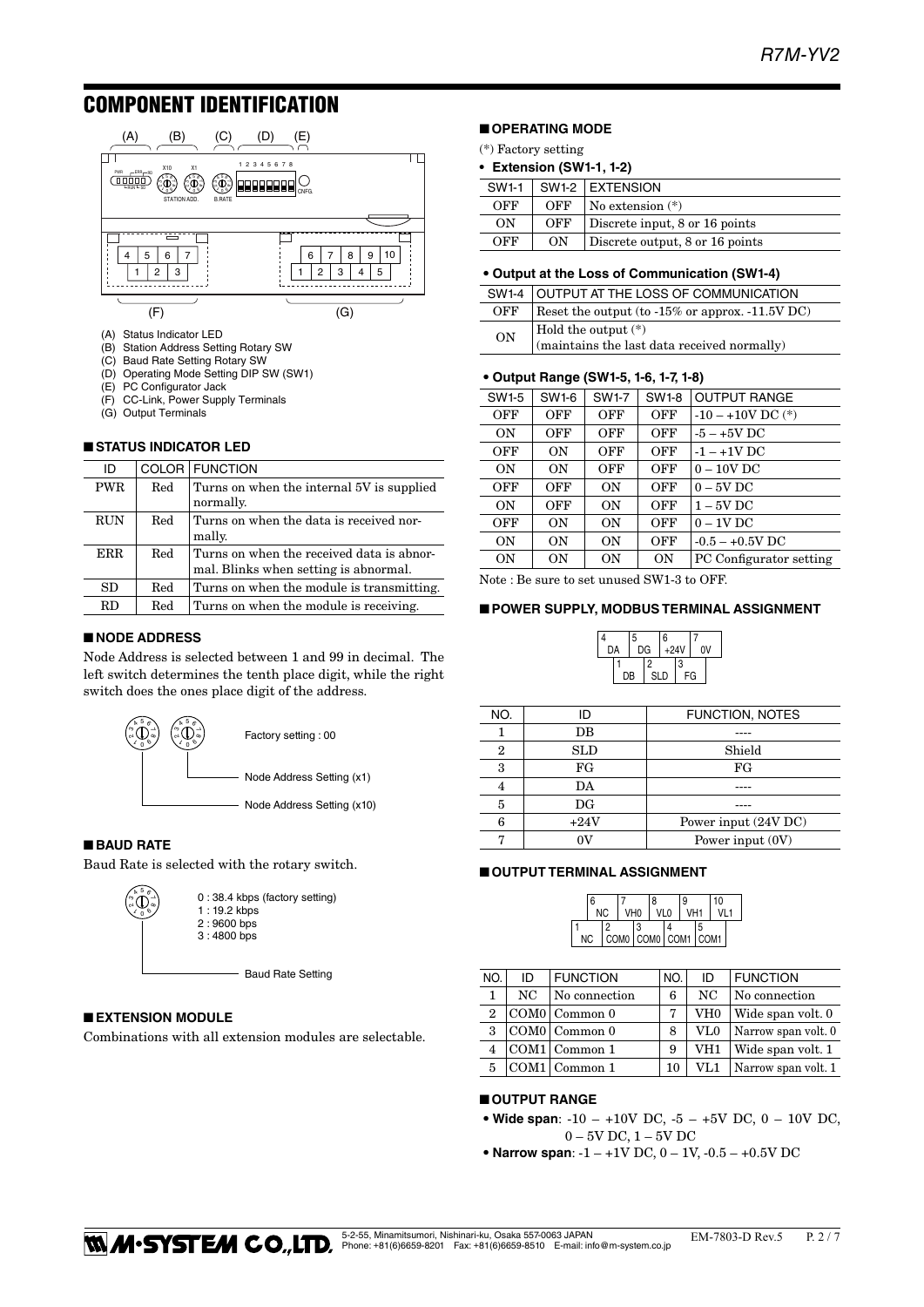# EXTERNAL DIMENSIONS unit: mm (inch)



## CONNECTION DIAGRAM

Connect the unit as in the diagram below.



In order to improve EMC performance, bond the FG terminal to ground. Caution: FG terminal is NOT a protective conductor terminal.

#### ■ Output Connection Examples



# WIRING INSTRUCTIONS

■ **SCREW TERMINAL**

**Totque**: 0.5 N·m

#### ■ **SOLDERLESS TERMINAL** mm (inch)

Refer to the drawing below for recommended ring tongue terminal size. Spade tongue type is also applicable. Solderless terminals with insulation sleeve do not fit.

Communication cable: Applicable wire size 0.2 to 0.5 mm2 (AWG26 - 22)

Recommended manufacturer: Japan Solderless Terminal MFG.Co.Ltd

Others: 0.25 to 1.65 mm2 (AWG 22 to 16)

Recommended manufacturer: Japan Solderless Terminal MFG.Co.Ltd, Nichifu Co.,ltd



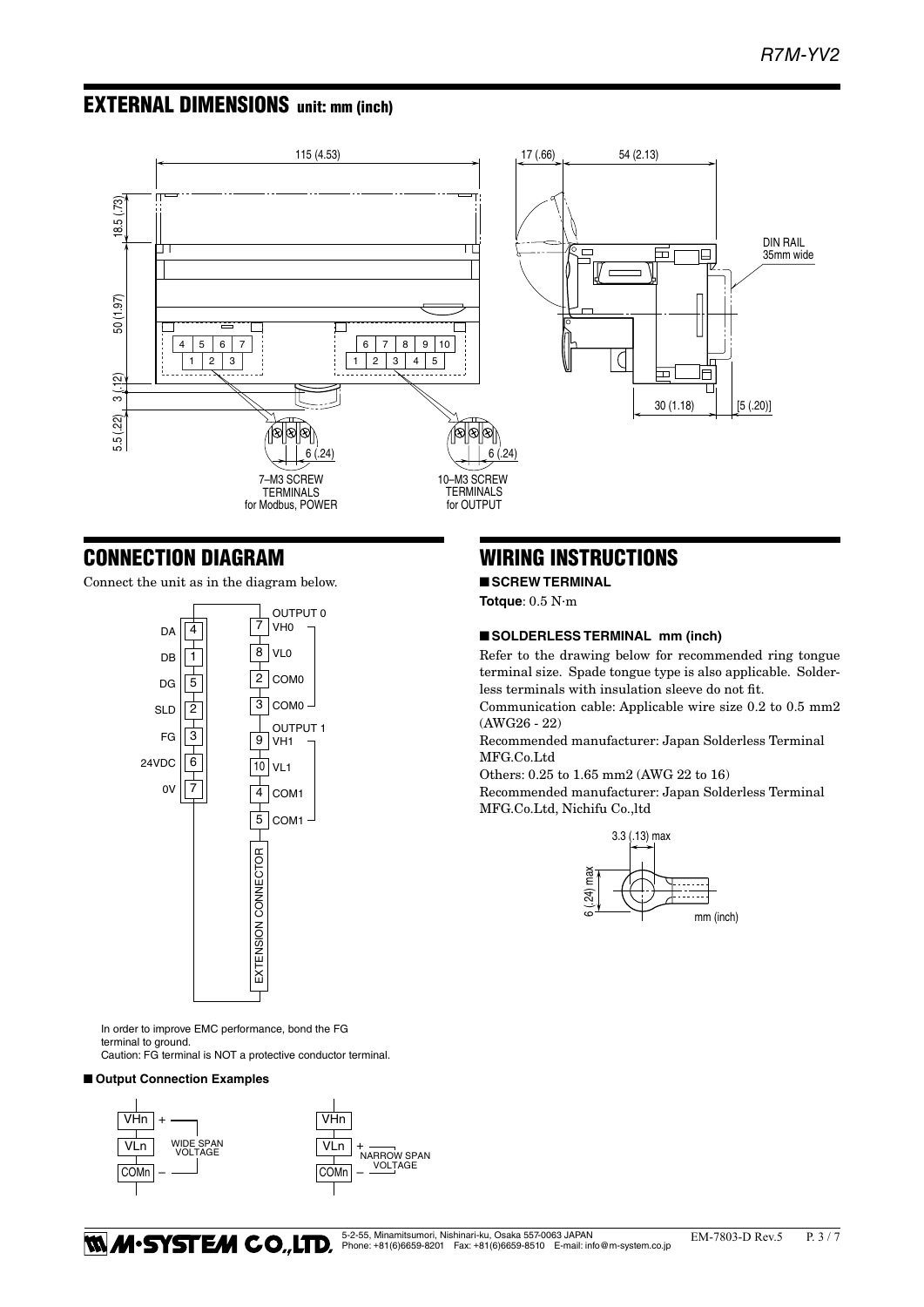# **ER CONNECTION**



Be sure to connect the terminating resistor included in the product package to the unit at both ends of transmission line. The terminator must be connected across DA and DB.

The Host PC can be located other than at the extreme ends of transmission line.

# CONFORMITY WITH CE MARKING

#### ■ **CE MARKING**

CE marking requires to integrate safety regulations existed in each country in EU territory and to secure smooth distribution of products of which safety is guaranteed. It is mandatory by law that products distributed and sold in EU territory to have CE mark which shows that the product conforms with the requirements of EU Directive. Each EU Directive describes the scope of apparatuses to which that EU Directive is applied. M-System's R7M must conform with EMC Directive. Each Directive states only basic requirements. In order to mark the CE on an assembled machinery equipment, its manufac-

turer needs to check the overall conformity with Directives applicable to it.

#### ■ **WARNINGS AND CAUTIONS WHEN INSTALLING THE R7M**

The R7M needs to be installed in a control panel. This is effective not only to ensure general safety but also to contain noise emissions by the R7M inside the control panel. We conduct a series of testing to see that the product conforms to EMC Directive while it is installed in the control panel.

Warning and cautions when installing R7M are stated below.

- • Use control panels with an internal panel plate, both made of metal, when installing the R7M.
- Make sure to adequately ground the control panel and the internal panel plate with a thick cable to maintain low impedance at high frequency.
- $\bullet$  Use shielded cables for the signals taken out of the control panel.
- • Choose a thick and short cable to ground the FG terminal of the R7M module to the internal panel plate of the control panel. Note: If electromagnetic radiation disturbance increases by grounding the FG terminal, remove the grounding.
- • When painting the internal plate of the control panel, apply masking to expose metal surface to secure conductivity at the sections where the following parts are attached:
	- Bolts attaching the internal panel to the control panel
	- Ground for the FG of the R7M module
	- Earth clamp on the shielded cable
- • Noise emissions inside the control panel might leak through its openings. Design them as small as possible. Recommended diameter is 10 cm or less.

#### **Supplement**:

Additional measures may be taken depending upon actual installation sites. These points of cautions are illustrated in the next page.

- • Prevent noise leakage by wrapping cables using shield covers, shield tubes and flexible conduits etc. if noise leaks through the cable outlet.
- Use an electromagnetic shield gasket and block up the gap between the control panel cabinet and its cover, if noise leaks through it.
- • Connecting the internal panel plate and the cover of the control panel to the main cabinet using an earth strap may be effective to strengthen the grounding.
- Electromagnetically shielded control panel cabinet is effective for shielding.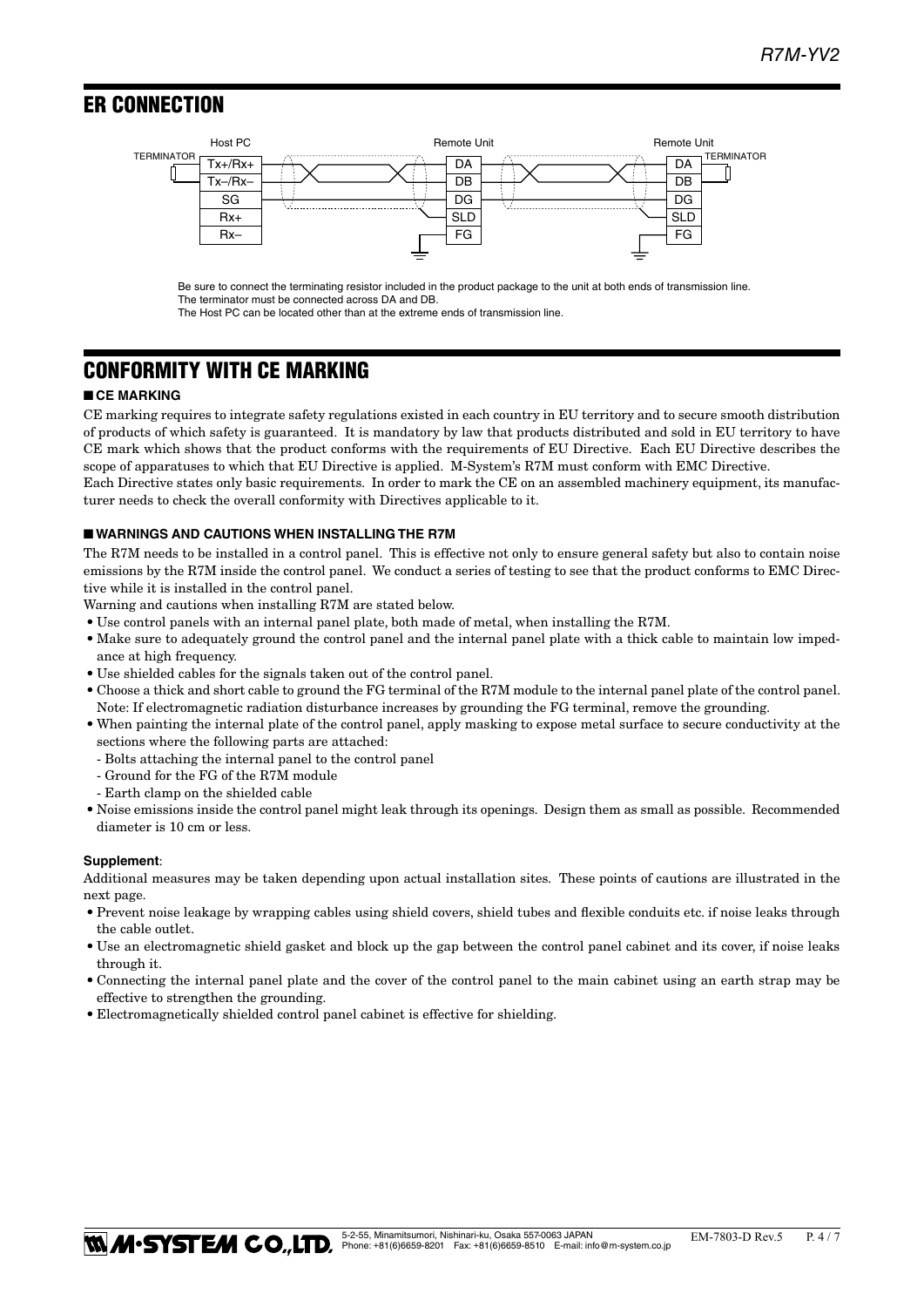**• Points of cautions applicable when installing the R7M Series**



**1.4.5 AN EXACO., LTD**, Phone: +81(6)6659-8201 Fax: +81(6)6659-8510 E-mail: info@m-system.co.jp EM-7803-D Rev.5 P. 5 / 7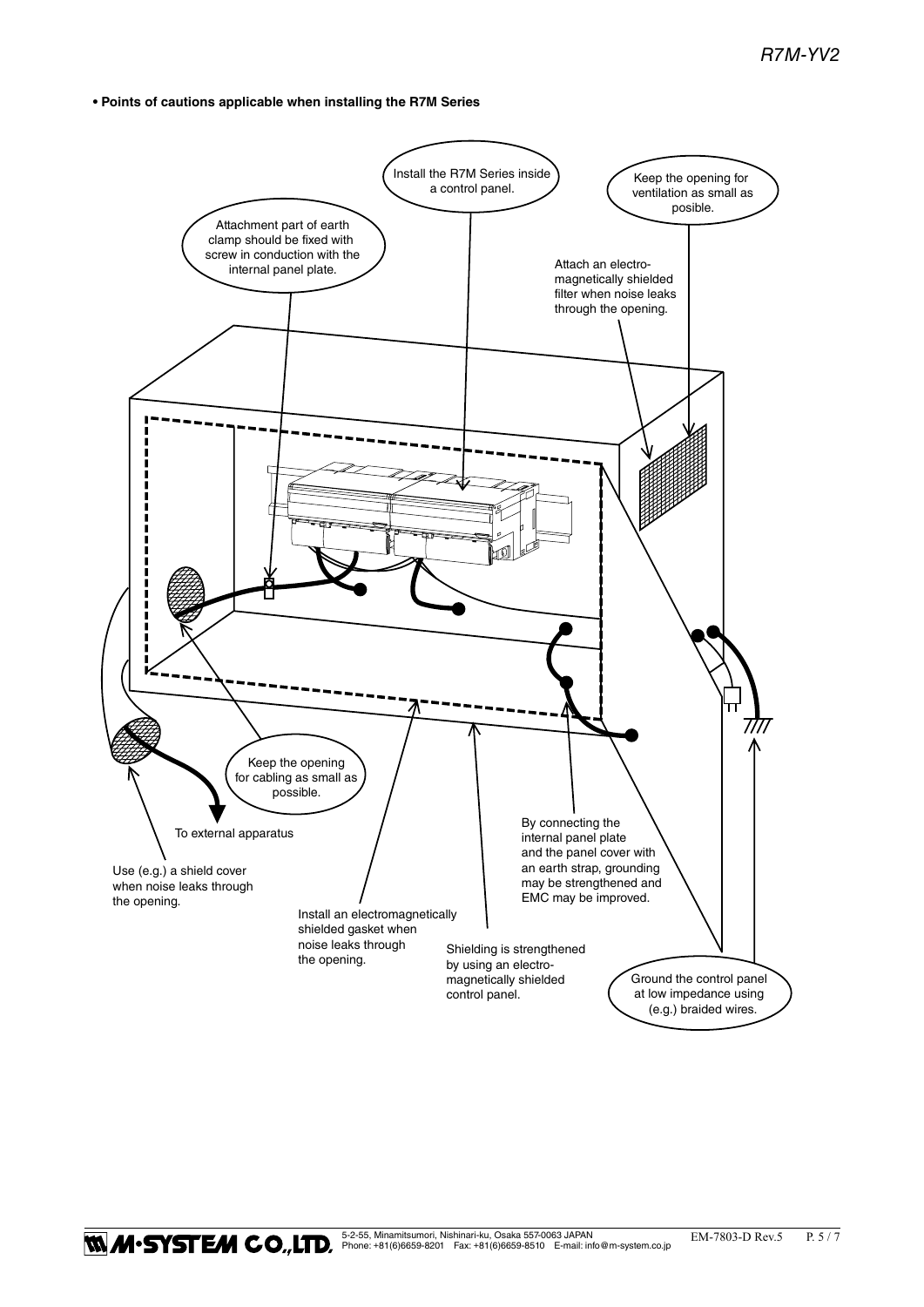#### ■ **WARNINGS AND CAUTIONS WHEN LAYING CABLES**

Signal cables connected to the R7M contain high-frequency components. Since these cables has the same effect as an antenna, they emit these high-frequency components to the external space as noise or overlaps noise from the external space on themselves.

Cables with shielding should be used for the signal line due to the above reason.

EMC conformance test is conducted in the condition that shielded cables and earth clamps are used with the R7M.

- Warning and cautions when laying cables are stated below. These points of cautions are illustrated in the next page.
- • Use shielded cables for those signal cables installed out of the control panel and for thermocouple and RTD extension wires.
- All the network cables connected to R7M should be shielded.
- • Use shielded cables for network communication.
- • Expose the shield at a part of the cable cover, clip it with an earth clamp, and ground it to the internal panel of the control panel. A drain wire connected to the panel in a pig-tail form cannot maintain low impedance against high-frequency noise, thus grounding (noise shielding) in this form will not be effective.

#### **Supplement**:

Additional measures may be taken depending upon actual installation sites. These points of cautions are illustrated in the next page.

- • Keep cables as short as possible. It prevents noise emissions from the cables and noise overlapping to the cables.
- • Attach a ferrite core to reduce noise impact to the signal cables susceptible to the noise. Ferrite core can be attached close to the cable outlet of the control panel or close to the I/O terminal or connector, whichever is more effective. Also, the impact might be reduced by winding the cable around the ferrite core for extra turns or attaching multiple ferrite cores.
- • Keep cables which are easily affected by noise away from those which can be a noise source.



In the following are examples of effective ways to lay cables separately:

- • Keeping physical distance (farther than 20 cm from motor drive cables, farther than 10 cm for other groups).
- Dividing off by a grounded metal plate
- • Grouping into separate grounded metal pipes or cable shields.

Wires on each side of a filter should not be too close to each other. Noise could ride onto the other side of cable. Extra attention needs to be paid at the following parts.

- Noise filter that is enclosed in power cables.
- • Ferrite core that is attached to signal cables.
- • Noise limiting circuit (surge quenching circuit, transient absorber circuit, etc.) that is enclosed in signal cables.